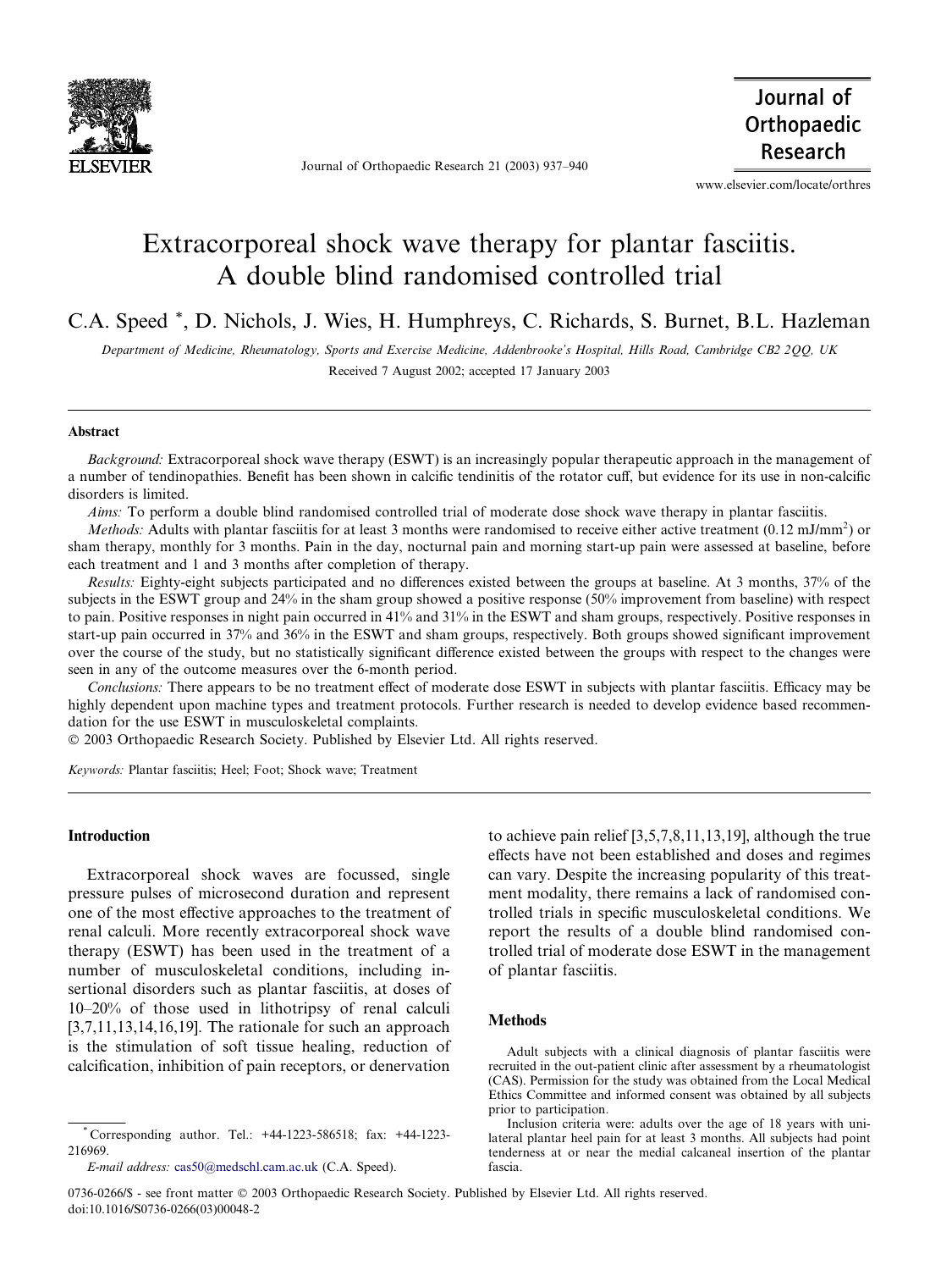Exclusion criteria were: additional foot or ankle pathology including instability, arthritis, diffuse heel pad tenderness or a local dermatological problem, generalised polyarthritis, neurological abnormalities, anticoagulant therapy, treatment to the affected foot within previous six weeks, pregnancy, diabetes, connective tissue or infectious disease, vasculitis or malignancy.

Subjects were assessed prior to treatment by a blinded observer. All subjects completed 100 mm visual analogue scales for foot pain during the day and at night in the preceding 24 h. All assessments were repeated prior to each treatment and 1 and 4 months after completion of therapy (i.e. 3 and 6 months from baseline). Each subject also completed a 100 mm visual analogue score for pain on initial weight bearing first thing in the morning (start-up pain).

All treatments were applied using a Sonocur Plus Unit (Siemens), which generates mechanical shock waves using an electromagnetic generator. The shock waves are delivered through a treatment head which must be inflated to allow focussing and tissue penetration Subjects were randomised using randomisation tables to receive either local ESWT (1500 pulses at  $0.12 \text{ mJ/mm}^2$ ) or sham treatment, based on that used by others, where the treatment head was deflated, no coupling gel was applied and standard contact with the skin was avoided [16,18]. The machine makes a noise with every shock wave delivered and, in order to enhance the sham design, minimal energy pulses (0.04 mJ/mm2) were generated, but without contact with the site of interest [12,16,18]. No local anaesthesia was used. We used two parameters to focus the treatment upon the target area [18]. Firstly, ultrasonographic localisation of the region of interest was performed. Secondly, the focus was altered according to the site of maximum reproduction of local pain by the subject at initiation of treatment.

All subjects received three ESWT or sham treatments at monthly intervals. No other treatments were permitted during the study period. The primary end point was taken as 3 months from baseline (1 month after completion of treatment). Data was analysed on an intention to treat basis and a positive response was taken as a 50% improvement from baseline at 3 months. Groups were compared with respect to those who had a positive response using Fisher's exact test. Paired nonparametric t-tests were used to evaluate the within group change in each of the outcome measures over the study period. A result was considered to be statistically significant if the observed significance level (*p* value) was  $\langle 0.05$ .

## **Results**

The characteristics of the eighty-eight subjects who participated are detailed in Table 1. No significant difference existed between the groups at baseline.

Twelve subjects (4 in the ESWT group and 8 in the sham group) did not complete the study. Three of the subjects in the ESWT group withdrew after 1 treatment

| Table 1 |                                                    |  |  |  |
|---------|----------------------------------------------------|--|--|--|
|         | Baseline characteristics of subjects in each group |  |  |  |

| Demographic details               | Treatment $n = 46$ | Placebo $n = 42$ |
|-----------------------------------|--------------------|------------------|
|                                   |                    |                  |
| Male/female                       | 20/26              | 17/25            |
| Mean age (range) (years)          | $51.7(25-76)$      | $52.5(30-73)$    |
| Mean duration (range)<br>(months) | $16.7(12-312)$     | $13.5(12-312)$   |
| Affected foot (left/right)        | 16/30              | 14/28            |
| <i>Previous treatments</i>        |                    |                  |
| Analgesics                        | 21                 | 20               |
| <b>NSAIDs</b>                     | 31                 | 20               |
| Injections (no. of subjects)      | 17                 | 16               |
| Physiotherapy                     | 4                  | 13               |
| Change in footwear                | 30                 | 28               |
| <b>Insoles</b>                    | 37                 | 36               |
|                                   |                    |                  |

| Table 2 |  |                                                         |  |  |
|---------|--|---------------------------------------------------------|--|--|
|         |  | Subjects with 50% improvement from baseline at 3 months |  |  |

| Group         | <b>ESWT</b> | Sham       | Fishers exact test                                  |
|---------------|-------------|------------|-----------------------------------------------------|
| Pain          | 17(37%)     | 10(24%)    | $P = 0.248$ ; RR = 0.827<br>$(95\%CI\ 0.626-1.093)$ |
| Night pain    | $19(31\%)$  | $13(31\%)$ | $P = 0.378$ ; RR = 0.850<br>$(95\%CI\ 0.620-1.166)$ |
| Start-up pain | $19(31\%)$  | $15(36\%)$ | $P = 0.664$ ; RR = 0.913<br>$(95\%CI\ 0.656-1.271)$ |

and one after 2 treatments due to the following: significant improvement (1) inability to tolerate the therapy (1) difficulties with transport (1) and reasons unknown (1). In the sham group, five subjects withdrew after 1 treatment and three after 2 treatments. Reasons given were: no improvement (1), difficulties with transport (2) and reasons unknown (5). One adverse event was reported, which involved syncope with active ESWT due to pain, leading to withdrawal from the study.

At 3 months, 17 (37%) of the subjects in the ESWT group and 10 (24%) of the subjects in the sham group showed a positive response (50% improvement from baseline) with respect to pain. Positive responses in night pain occurred in 19  $(41\%)$  and 13  $(31\%)$  in the ESWT and sham groups, respectively. Positive responses in start-up pain occurred in 19 (37%) and 15 (36%) in the ESWT and sham groups, respectively (Table 2).

Both groups showed significant improvement over the course of the study, which was maintained at the 6 month follow up assessment. No significant difference existed between the groups with respect to the changes seen in any of the outcome measures over the 6-month period.

#### **Discussion**

Plantar fasciitis is a common and often disabling complaint and although there are a vast number of treatment options available, they can be ineffective and some are associated with risks [2]. For example plantar fascial rupture has been reported after steroid injection [2] and surgical measures can be associated with prolonged healing and altered biomechanics of the foot. Perhaps for these reasons, ESWT has quickly been proposed as a therapeutic option in the treatment of a variety of musculoskeletal complaints. In 1996 over 66,000 treatments of ESWT were administered for musculoskeletal complaints in Germany, where the therapy was developed. Since then ESWT has become increasingly popular world wide, illustrated by recent FDA approval for the use of ESWT for plantar fasciitis in the USA [9].

This approval was related to a double-blind multicentre randomised trial of ESWT in 260 subjects with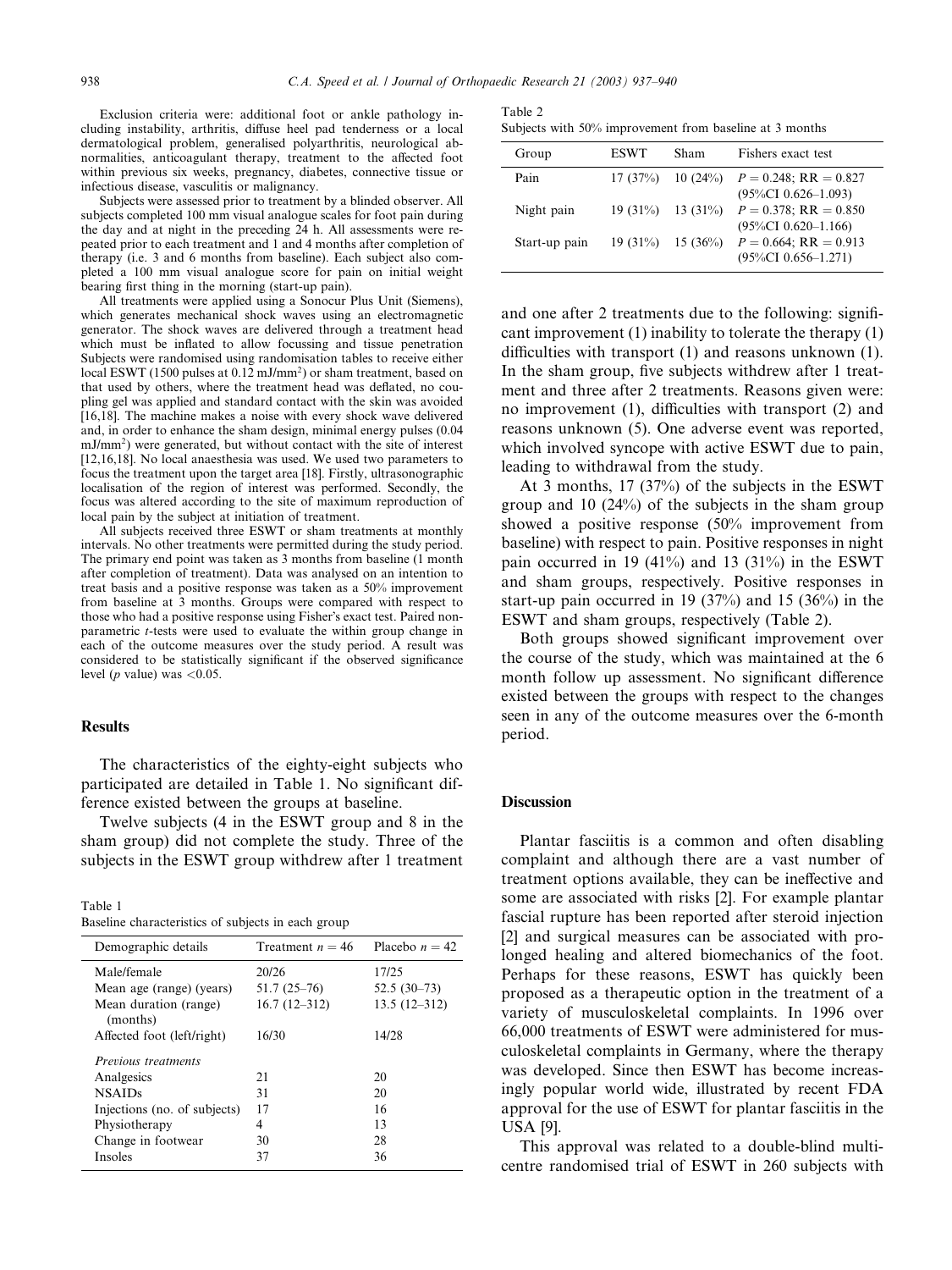chronic plantar fasciitis, which, like our study, indicated improvement in both active treatment and placebo in relation to some measures, a superior outcome being noted with the ESWT. This study differed from ours in several respects, including the treatment protocol, which involved a single dose of ESWT at a higher energy level  $(>0.18$  mJ/mm<sup>2</sup>), generated using an electrohydraulic generator. Treatment does not appear to have been focussed and the heel was continually manipulated by the treating physician during the treatment session. The placebo involved a styrofoam block without coupling gel. Local anaesthetic was used, although this differed between treatment and placebo groups. Data was not analysed on an intention to treat basis [13]. Outcome measures also differed from our study. Ogden et al. used investigator rated pain on pressure using a dolorimeter, subject estimation of the time and distance of pain free walking, estimation of the use of analgesics and, as with our study, rating of start-up pain were also measured. Treatment success with respect to start-up pain was noted in 59.7% of the ESWT group and in 48.2% of the placebo group. Pain free activity improved similarly in both groups and investigator rated pain 62.2% versus 43% in the ESWT and placebo groups respectively.

The use of investigator-rated dolorimetry is a relatively novel outcome measure in studies of local soft tissue injuries. Measurement of different outcomes provides different and complementary information and all have a role to play in the evaluation of a treatment. We utilised standard subject-rated visual analogue scales, since patient-based outcome measures are considered to be the priority in the evaluation of the effects of an intervention [20,21]. Arguably, measurement of night pain may have been less useful in this condition.

In another study, Rompe et al. performed a prospective single-blind randomised controlled study of low dose ESWT in chronic planar fasciitis [16]. Thirty patients were randomised to blindly receive three treatments at weekly intervals of either 1000 impulses of low energy  $(0.06 \text{ mJ/mm}^2)$  shock waves or sham therapy, involving no contact with skin and the absence of gel. All patients had had symptoms for at least 12 months but the placebo group had a longer mean duration of symptoms (22 months compared to 16 months). A significant improvement in pain and function was noted

only in the ESWT group at 3 months follow up, but six subjects withdrew and data was not analysed on an intention to treat basis (Table 3).

The differences between different studies in the apparent efficacy of ESWT in plantar fasciitis may be related to a number of factors, including differences in study populations, heterogeneity of treatment parameters such as shock wave intensity, focal energy, geometry of the shock wave focus, different placebos and different machine design. Different machines may well have dissimilar effects and notably while the intensity of treatment delivered by some machines (e.g. that used in the study by Ogden et al.), necessitates the use of local anaesthetic, others (such as the machine used in our study) do not. Use of different outcome measures can also prevent direct comparisons between studies.

The results of our study indicate that moderate dose ESWT delivered using a electromagnetic generator has no significant benefit over placebo. The improvement shown with the placebo may explain the significant improvements noted by others in uncontrolled studies [6,7,17]. It is not unreasonable that such a placebo effect can be noted, since pain, the cardinal symptom of musculoskeletal disorders, is the feature most responsive to a placebo effect [15]. However, other factors can lead to false impressions of a placebo effect, most importantly regression to the mean and two special forms of this, spontaneous improvement and fluctuation of symptoms [10]. We did not include an untreated control group in our study. However, Rompe et al. monitored 30 patients with plantar fasciitis of a group with similar duration of symptoms, for 3 weeks prior to ESWT and noted no significant change in pain, night pain nor in start-up pain over this period [16]. In addition, other clinical studies of similar populations where these outcome measures have been used did not note regression to the mean, nor spontaneous improvement or significant fluctuation of symptoms [2,16]. Nevertheless, although this implies a placebo effect of ESWT as used in our study a further study with an untreated control group would be necessary to be certain.

The form of sham therapy we used was carefully devised to ensure that no energy was delivered to the region of interest. Elements utilised by Rompe et al. [16] were included but with additional measures to ensure

| Table 3                                                |  |  |  |
|--------------------------------------------------------|--|--|--|
| Pain in affected heel on 100 mm VAS (mean (SD; range)) |  |  |  |

|      | <b>Baseline</b>      | month                  | 2 months               | 3 months                 | 6 months                      |
|------|----------------------|------------------------|------------------------|--------------------------|-------------------------------|
| ESWT | $73.6(20.1; 23-100)$ | $62.5(23.3; 3-99)^{a}$ | 51.6 $(29.8; 2-100)^b$ | 41.4 $(27.5; 0-97)^{b}$  | 34.7 $(33.4; 0-95)^{b}$       |
| Sham | $70.0(20.1; 9-98)$   | $63.7(21.8; 15-99)^c$  | 48.1 $(32; 0-100)^{b}$ | 47.1 $(31.5; 0-100)^{b}$ | 29 (30; $0-84$ <sup>b</sup> ) |

Non-parametric *t*-tests, compared with baseline value.<br> ${}^{a}p < 0.01$ .<br> ${}^{b}p < 0.001$ .

 $\degree p < 0.05$ .